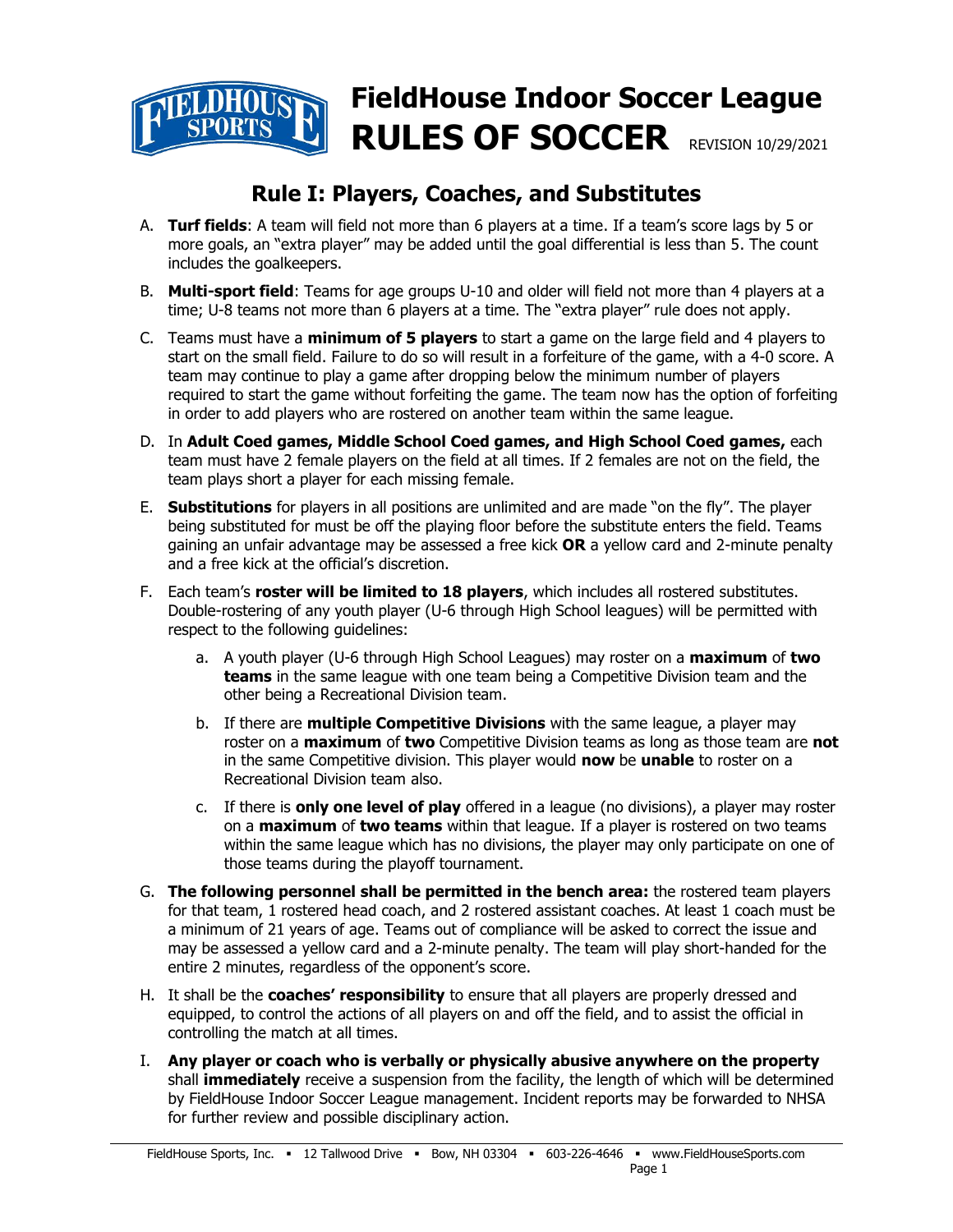### **Rule II: Player Equipment**

- A. **Plaster casts, metal/plastic or unyielding braces** shall be disallowed, unless wrapped with ½" of soft padding.
- B. Only goalies and women are allowed to wear **long pants**.
- C. **Numbers** are recommended to be on the backs of uniform shirts in all divisions.
- D. **Pinnies** will be available to the home team and/or goalies when uniform colors do not distinctly define the players. If pinnies are required, they must be obtained by the team and/or player requiring their use from the concession stand and must be returned to the concession stand at the conclusion of the game.
- E. **Shin guards** are mandatory.
- F. **No jewelry** is allowed, although medical tags are acceptable.
- G. **Indoor shoes** (flat-soled) with non-marking soles are to be worn on the small/multipurpose field. Outdoor cleats are not allowed on any surface. Both indoor flat-soled and turf shoes are allowed on the turf fields.
- H. **Mouth guards** are highly recommended.

## **Rule III: Start of Play**

- A. The **guest team shall be awarded the game opening kick-off**. The home team shall be awarded the kickoff for the second half.
- B. A goal shall **not** be scored directly from a kick-off. (The restart is a goal kick.)
- C. At the **beginning of the game**, the referee will signal for the game to start and one player will take the kickoff. The kicker shall not touch the ball a second time until it has been touched by another player. The penalty shall be a direct free kick from the point of infraction. The ball may travel forward or backward at the start of a play.

#### **Rule IV: Duration of Regular Season Game**

- A. A **full game will consist of two 26-minute periods**, with a running clock. The clock may be stopped for serious injuries, at the discretion of the referee. Games are not extended if the score is tied at the end of regulation play.
- B. **Half time will be 1-3 minutes in length**, as determined by the referee, guided by the need to end and start games on time.
- C. **Games will start at the scheduled times**. Teams failing to show, or teams who are late for a scheduled match, will receive a forfeiture of the game with a 4-0 score. In this case, teams may intermix rostered players from the same league and use the referee, if desired, for a "friendly" match.

# **Rule V: Ball In and Out of Play**

- A. **The ball is out of play when it has traveled beyond the boards, has touched a person on the bench, or has touched a net.** The re-start is a direct free kick when it can be determined which team caused the out-of-bounds situation, or a drop ball when no determination can be made. In the case of a person reaching out of the bench area, the restart is for the opponent, and is not determined by who kicked the ball.
- B. **For balls out of bounds on the sides**, the restart position is 1 yard from the dasher boards. For corner kicks, the position is the white dot on the appropriate side. For goal kicks, the ball may be placed anywhere in the penalty box.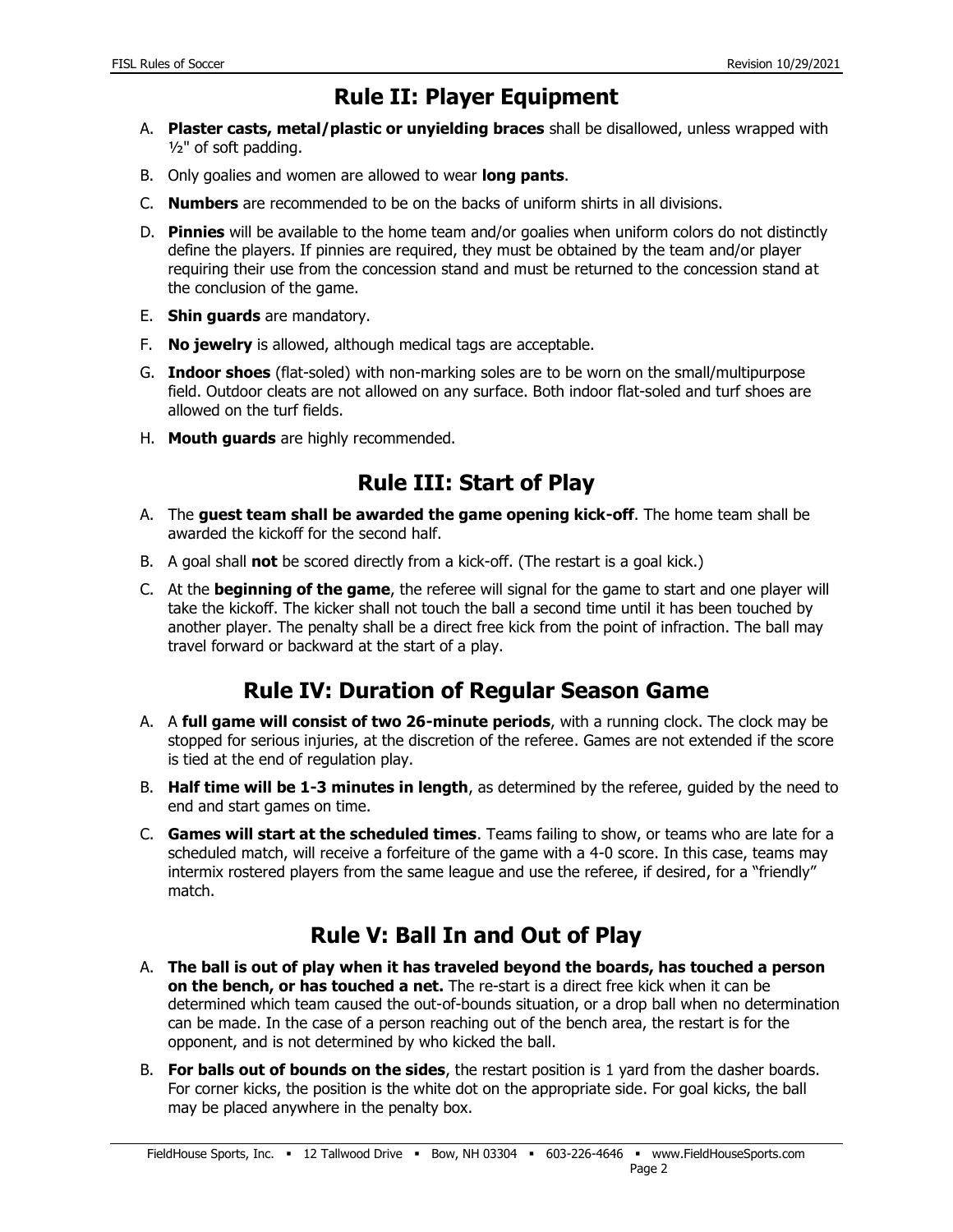- C. **For balls out of bounds on the ceiling**, the restart is on the nearest of the 3 long white lines, closest to the point of contact with the ceiling net. For example, if the ball hits the ceiling net 6 feet from where it meets the wall net, the ball is placed on the nearest of the 3 white lines, 6 feet from the boards.
- D. **Re-starts for all goalie violations** will be on the dot at the top of the penalty area, (but only awarded as a Penalty Kick when warranted by the offense).
- E. **When the ball was not in play at the time of an infraction,** the re-start is the spot where it would have been placed, had the infraction not been called. (That is, bring it back in bounds right where it went out of bounds, not at the spot of the off-the-ball violation that the referee called, and most likely, assessed a time penalty and/or a card.)
- F. **The kicker shall not touch the ball a second time until it has been touched by another player**, even if the ball was kicked off the boards. The result is a direct free kick for the opponent.
- G. The **ball is in play when it rebounds off of the referee**.

# **Rule VI: Methods of Scoring**

- A. A goal is scored when the **entire ball has crossed the goal line** prior to the horn's sounding.
- B. The **referee shall signal a goal** by pointing to the center circle. A whistle will be used only when there is a need to stop players from continuing to play after a goal has been scored.

## **Rule VII: Goalkeeper Restrictions**

- A. **Goalie throws** must touch the floor, wall or any player **before** crossing the 3<sup>rd</sup> long white line. A violation will result in a direct free kick for the opponent from the long white line closest to the goalie at the point where the ball crossed that line.
- B. The **goalie may not dropkick or punt the ball**. After playing the ball with his/her hands in the box, the goalie may immediately play the ball with his/her feet only after the ball is no longer bouncing.
- C. The **goalie will have a maximum of 5 seconds** to place the ball on the floor or distribute the ball after having it in his/her hands.
- D. The goalie may not play the ball with his/her hands when intentionally **passed back** by a teammate's foot (either directly off the wall or not).
- E. The goalie **may not dribble the ball into the box** from outside the penalty area, and then pick the ball up.

# **Rule VIII: Fouls and Misconduct**

- A. A player may not **intentionally handle the ball**, which is to carry, strike, or propel the ball with hand or arm. Handling shall not be called on a man who protects his groin or on a woman who protects her chest when he/she is in a stationary position. If a ball strikes a hand and is judged as 'not handling', it is moot as to whether an advantage has been gained or not. Goalies may not be called for handling when their hands meet the ball inside of the penalty area. Because handling is judged by where, on the field, the ball meets the hand or arm, it does not matter whether a goalie is standing inside or outside of the penalty area.
- B. The following offenses are considered as indoor fouls:
	- Dangerous play along the boards, whether or not there was contact.
	- Encroachment: Defending player being closer than 9 feet from the ball at a start of restart.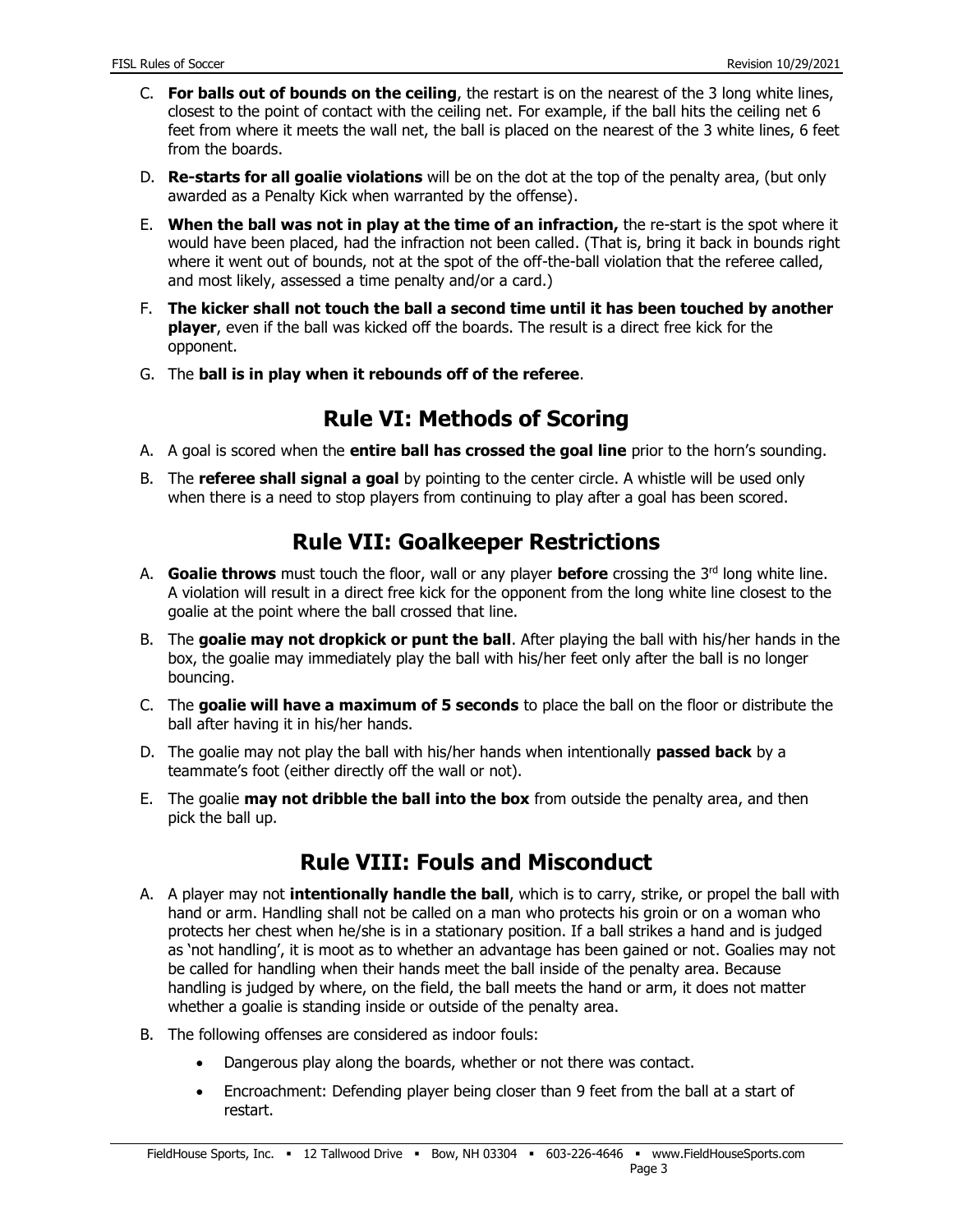- Swinging any part of the body **toward** the ball before or as it is kicked in a free kick restart.
- C. **Intentionally heading** the ball shall only be allowed in age groups U-12 and older. For age groups younger than U-12, a foul will be assessed to a player who has intentional contact with the ball with any part of the head. (The restart will be a free kick awarded to the non-offending team.)
- D. The following offenses may result in a **yellow card and a 2-minute penalty:**
	- Any offense resulting in a penalty kick
	- Persistent infringement
	- **Slide tackling** by any player
	- **Sliding to play the ball**, with the exception being the goalie in the box
	- Sliding by the goalie, **outside the penalty area**
	- Charging in a violent or dangerous manner
	- Boarding
	- Intentional handling
	- Delaying the game
	- Encroachment
	- **Incidental foul language**
	- Unsporting behavior
- E. The following offense may result in a **yellow card and a 5-minute penalty:**
	- Flagrant intentional handling of the ball in the penalty area
- F. The following offenses may result in a **red card (ejection) and 5-minute penalty (served by the offending player's team):**
	- Fouling an opponent on a break-away
	- **Foul and/or abusive language**
	- Serious boarding
	- **Violent behavior**
	- Flagrant misbehavior
	- Spitting
	- **Major misconduct**-fighting, attempting to injure, etc.
- G. A **yellow card and a 2-minute penalty** is issued for serious first offenses or a second offense by the same player. A yellow card may also be issued to a coach. A team whose coach has been issued a yellow card must designate a player to serve the penalty and play down for the 2 minute penalty.
- H. A **red card and a 5-minute penalty** is issued for extreme offenses, or for an accumulation of yellow cards (2 or more) in one game based on referee discretion. Any player receiving two (2) red cards in one session will be suspended from participation in any league the player is playing in for the remainder of the session at a minimum. A red card received in the game immediately prior to the start of playoffs will result in that player being ineligible for any playoff games in any division that the player is participating in.
- I. **Players or coaches who are issued a red card must leave the playing area immediately**. They will be permitted to remain within the confines of FieldHouse Sports only if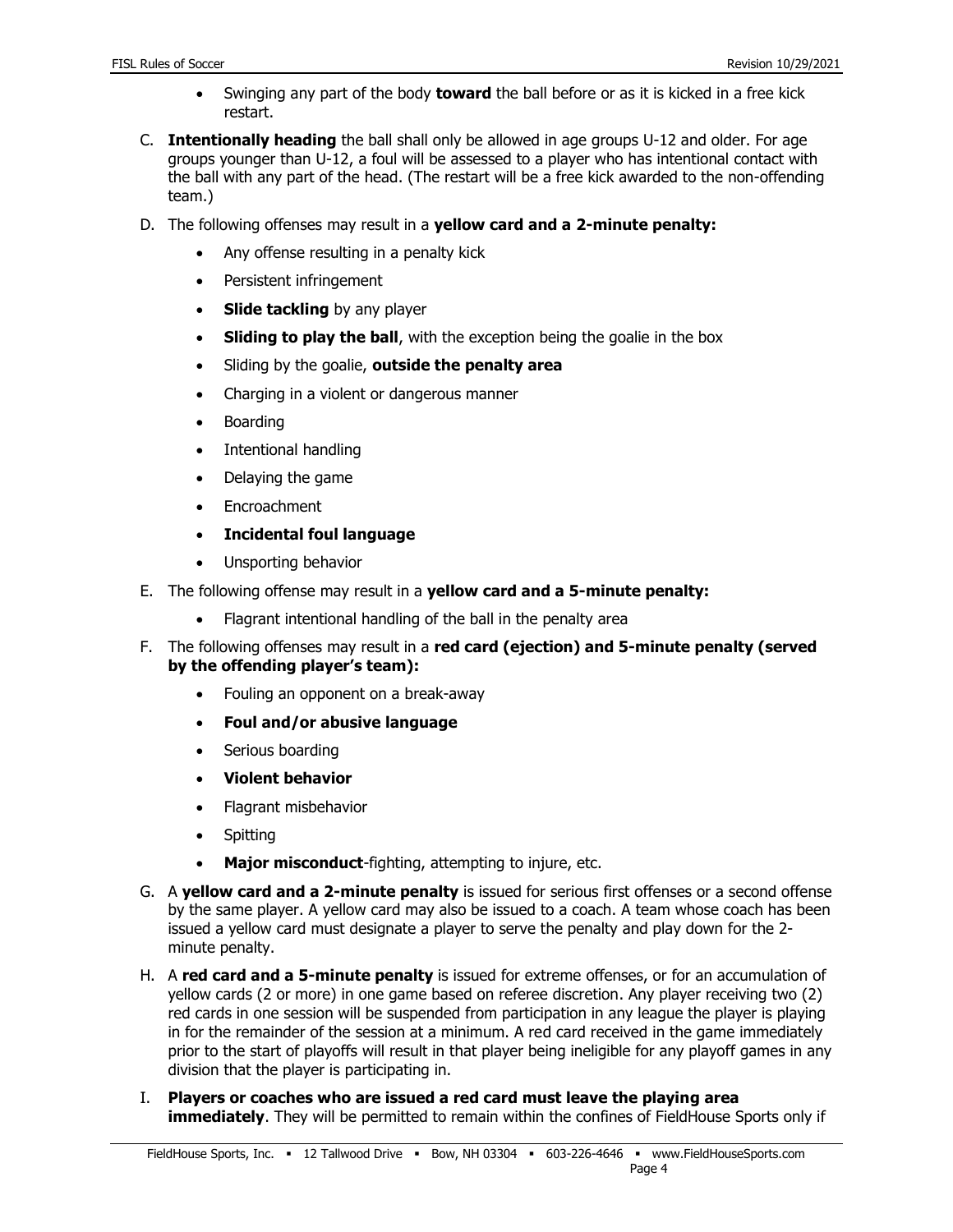their actions and behavior are no longer disruptive or inappropriate as determined by FieldHouse Sports' officials and staff. They are also subject to further FieldHouse Indoor Soccer League suspensions **(a minimum of 1 game, which applies to all leagues, age groups and divisions in which a red-carded player participates)** and may face investigation with the NHSA Disciplinary Committee. The offending player or coach's team must play short-handed for a full 5-minute penalty.

- J. Any player or coach who leaves his/her bench area and enters the field during an altercation on the field will **automatically be ejected (red card)** from the game and must serve a minimum one game suspension. The team of the offending player or coach must designate a player to serve the penalty and play down for the 5-minute penalty.
- K. A person guilty of fighting a 2nd time **will be suspended** for a **minimum** of the remainder of the season.
- L. Any team intentionally providing inaccurate information about the carded player's name will face additional disciplinary action by FieldHouse Indoor Soccer League.
- M. The referee will log each card in the FieldHouse Indoor Soccer League scorebook and will inform the manager on duty about any red cards prior to leaving the building.
- **N. Expulsion of teams:** FieldHouse Sports Indoor Soccer League reserves the right to expel/dismiss teams from participation. This decision will be based upon individual issues and circumstances. Coaches will be informed when their team is on a probationary status. This may be done by letter, telephone call, email, and/or a meeting with the coach or coaches. It shall be the coach's responsibility to convey all information relevant to the probation to the players' parents and anyone else who may be associated with the team. **Refunds of the league fee,** whether complete or partial, **will not be given** to the team or to individual players **in the event of the expulsion/dismissal from league play.**

#### **Rule IX: Serving Penalties**

- A. The player who is assessed a penalty shall proceed immediately to the team's bench. Any delay by that player shall result in that player being assessed an additional 2-minute penalty for delay of game. The referee will declare the time at which the penalty will be considered fully served, taking into account that the penalty doesn't start until the ball is put back in play.
- B. **Goalies must serve their own penalties**. A teammate must dress as goalie during that time.
- C. The referee will release a player from the penalty by notifying the player that the penalty has been fully served.
- D. If a team is awarded a goal while an opponent is serving an unmatched, 2-minute penalty, the person serving the penalty may re-enter the field of play even though the full 2 minutes have not been served.
- E. **All 5-minute penalties must be fully served**.
- F. For matching time penalties, each team plays short-handed, and the penalties are served in full. If a player from each team is ejected, teams will play short-handed for the duration of the 5minute penalty, because **all 5-minute penalties must be served in full.**
- G. At no time can a player receive more than 5 minutes in time penalties at a stoppage.
- H. The completion of a late first-half penalty must be served at the start of the  $2<sup>nd</sup>$  half.

#### **Rule X: Penalty Kicks**

- A. A penalty kick, when deserved, **must be taken even if time has expired**.
- B. Other than the kicker and goalie, all players must be positioned behind the closest cross field (3 line) white line.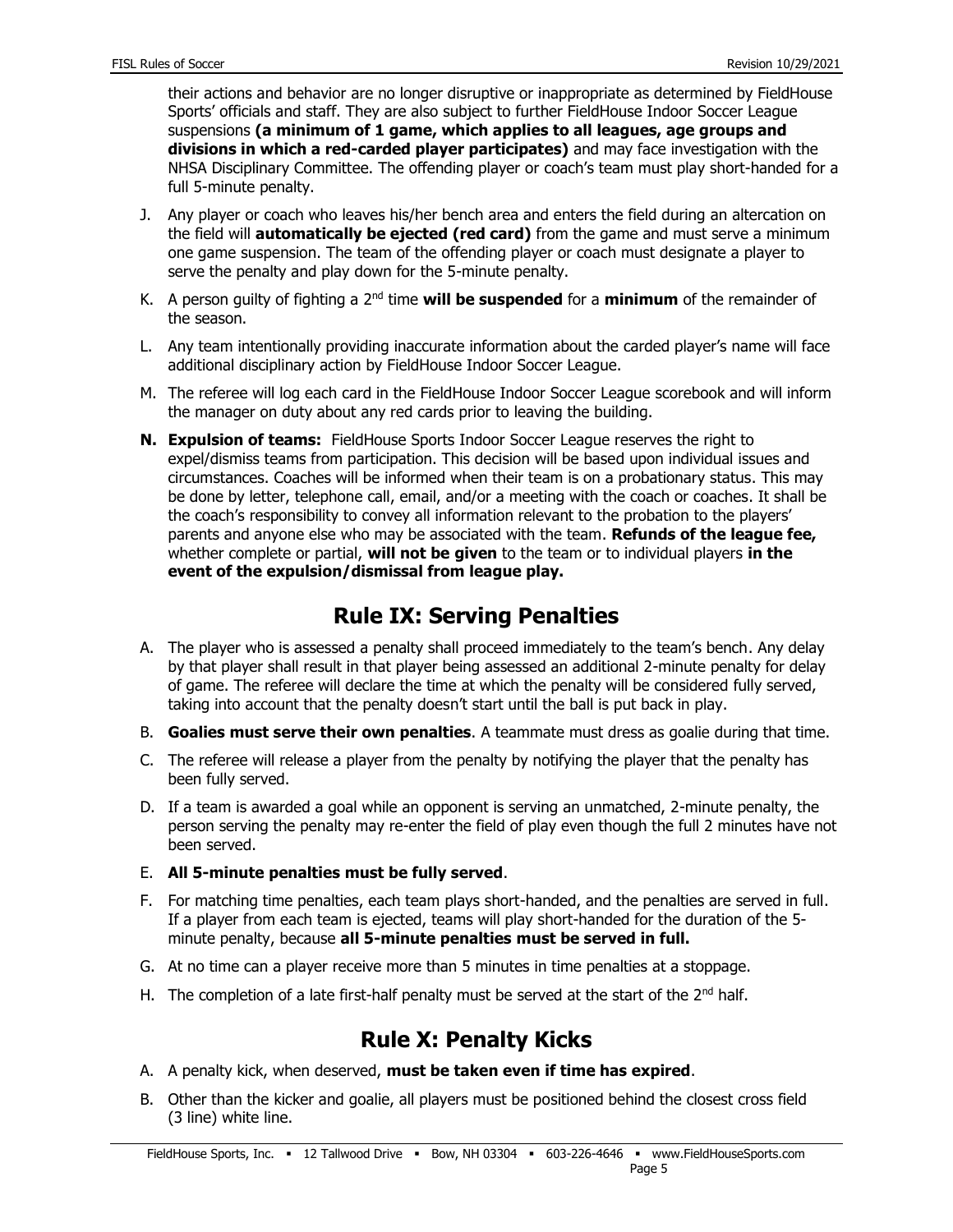- C. **The offending player must serve the penalty,** regardless of how many teammates are already serving penalties. If the penalty kick is successful, the player who was most recently penalized is the only player released back onto the field.
- D. After the ball is kicked and contacts either the goalie, the wall, or the post, **the ball is live.** If the ball contacts the wall or the post, but not the goalie, it can be played by any player **except for the player who just took the PK** if time has not expired. If the ball contacts the goalie before it contacts any other player, **it can be played by any player, including the player who just took the PK** if time has not expired.

# **Rule XI: Playoffs**

- A. All playoff games, except for the championship match, will be one 25-minute game unless otherwise designated by FieldHouse Sports. The final (championship) match will be two 20 minute halves. One 5-minute sudden victory overtime period will be added if the score is tied at the end of regulation time. If a tie still exists, a shoot-out will break the tie.
- B. **Shoot-out:** The players on the field at the end of the sudden victory period will be the first players in the 5-player shoot-out. The winner of a coin toss must choose to shoot first. The official will be given an ordered list of the shooters by each team, which will include both the shooters' names and jersey numbers. Shooters will gather at mid-field; goalies will wait near the corner kick dots. Teams will alternate kickers only until such time as a win is clearly defined. (Note that all kickers might not need to kick, depending on previous results.)

**If the score is still tied at the conclusion of 5 kicks per team, a sudden death shootout begins**. The 6<sup>th</sup> persons from each team, (still on the field), are the first 2 shooters in the sudden death shootout. If their score is still tied, a player is released from each bench to become the next pair of shooters. This is repeated until such time as a winner can be declared or until at least one bench is emptied. **In the event that every player from one team has shot and the other team still has players on the bench,** it is that team's choice as to whether all the remaining players will be exhausted before players shoot a  $2<sup>nd</sup>$  time. A team may elect to have every player shoot. The other option is to have only as many shooters as the other team has. **It is not a choice to have only "some" of the remaining players on the bench shoot, while others don't participate.** The order of the 2<sup>nd</sup> round of players may be changed on the fly, but must be fully completed prior to a  $3<sup>rd</sup>$  round starting.

# **Rule XII: General Rules**

- A. A **3-line infraction** occurs when the ball is propelled through the air and completely passes over all 3 long white lines without hitting any part of the wall, floor or a player. For violating this rule, the ball will be placed on the long, white line closest to the opponent's goal at the spot closest to where the ball first crossed that line.
- B. All free kicks will be deemed to be direct free kicks except the kick-off to start a half or the kickoff after a goal.
- C. **A team will have 5 seconds to put the ball in play after it has been accurately set**. For violating this rule, the ball will be re-awarded to the opponent. This is the only instance when a dead ball, once awarded to a given team, is re-awarded to an opponent.
- D. Size 4 balls will be used for U-12's and below; Size 5 for all others.
- E. **No gum chewing** is allowed within the confines of the building.
- F. **A 9-goal differential is the largest that will be displayed on the arena clock**. A maximum difference of 4 goals will be awarded to calculate standings, **regardless** of how much above 4 is the difference.
- G. FieldHouse Indoor Soccer League will determine the winner of a **match that was terminated by a referee**. The match will **not** be rescheduled or replayed.